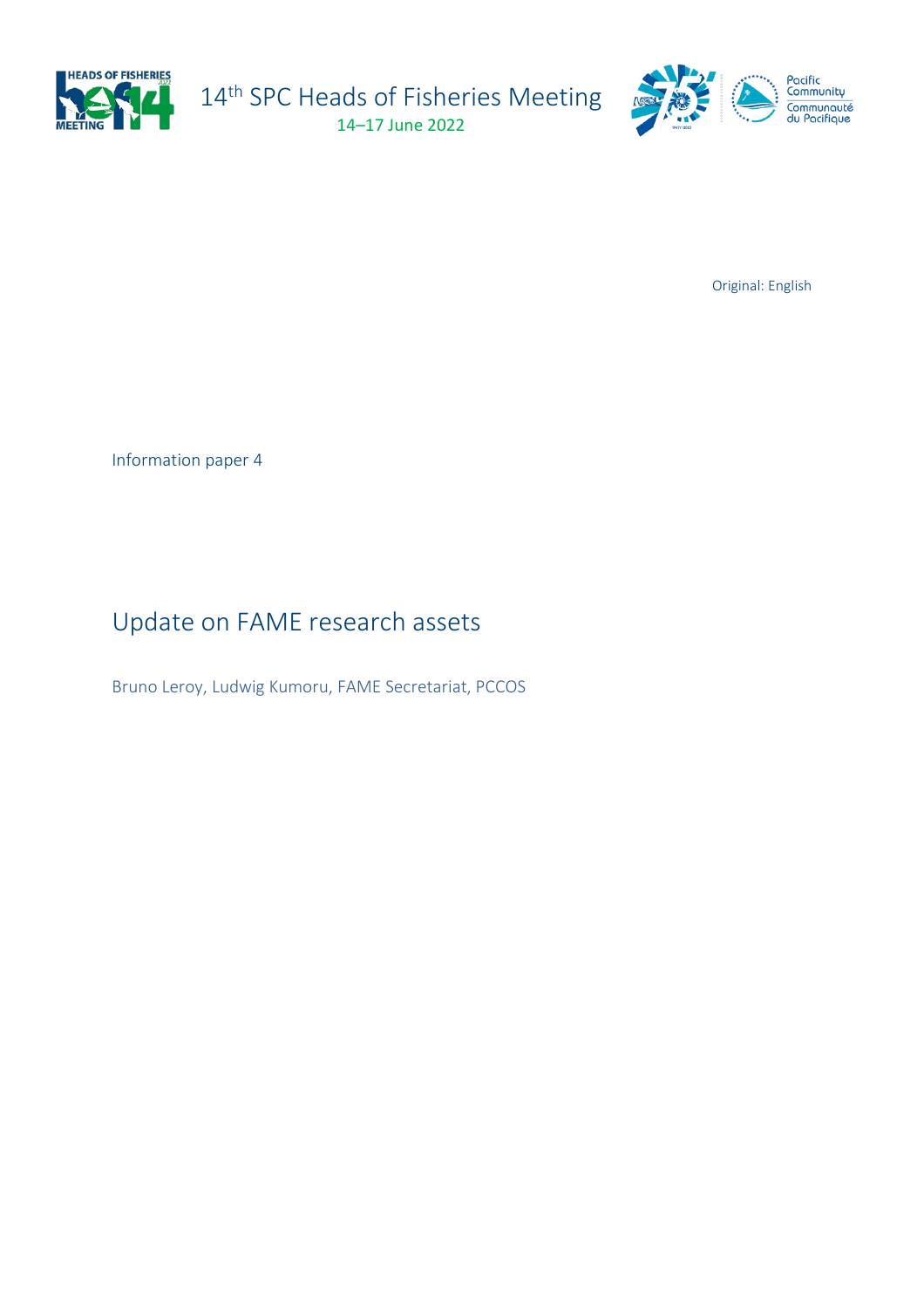

## Background

- 1. This Information Paper provides HoF14 with an update on:
	- a. Construction and operation of the Pacific Regional Fisheries Research Vessel;
	- b. Upgraded Fisheries Laboratory capabilities to support the Pacific Marine Specimen Bank.

# Regional Fisheries Research Vessel Project

- 2. The project was presented at the 13<sup>th</sup> Heads of Fisheries meeting (see HoF13\_IP7) and the continuation of the project endorsed. Since that time, discussions with the French Oceanographic Fleet (FOF) highlighted the fact that it was not possible to deliver anticipated vessel usage requirements through a common project. The regional vessel project is more oriented toward fisheries research (providing data for regional tuna stock management being the main goal) while the FOF programme is more oriented toward physical oceanography. The total number of sea-days required to fill all these missions clearly demands the support of at least two different fit-for-purpose vessels.
- 3. An information brochure has been designed that is available at <https://fame1.spc.int/component/content/article/258> and is presented at the end of this paper. This brochure is designed to raise awareness of the project and act as the next step in resource mobilisation.
- 4. The regional support for the project is unanimous and clearly demonstrates the necessity for the region to develop this capacity to undertake its own independent research to manage its natural resources.
- 5. An in-country project activity priorities survey has been initiated to evaluate the amount of boat time that could be attributed for regional and specific country needs. The results will be used to more precisely define project vessel capabilities and its design (and necessary links to other research assets).
- 6. The preferred approach for the project vessel governance should preferably be defined in parallel with vessel construction. This governance could be composed of an executive board, and a programming board. The executive board would have responsibility for budget and management oversight and ensuring its equitable use. Since the activities of such a vessel are often scheduled up to two years in advance, with operations scattered around the entire region, the work agenda would be designed by an operations and programming board, whose role isto prioritize the vessel's mission for each voyage, optimize transit times, and coordinate vessel usage around the region. The composition of these boards needs to be defined. SPC would provide administrative support for both boards, including the execution of board decisions, supervision of vessel contracts and day-to-day operations.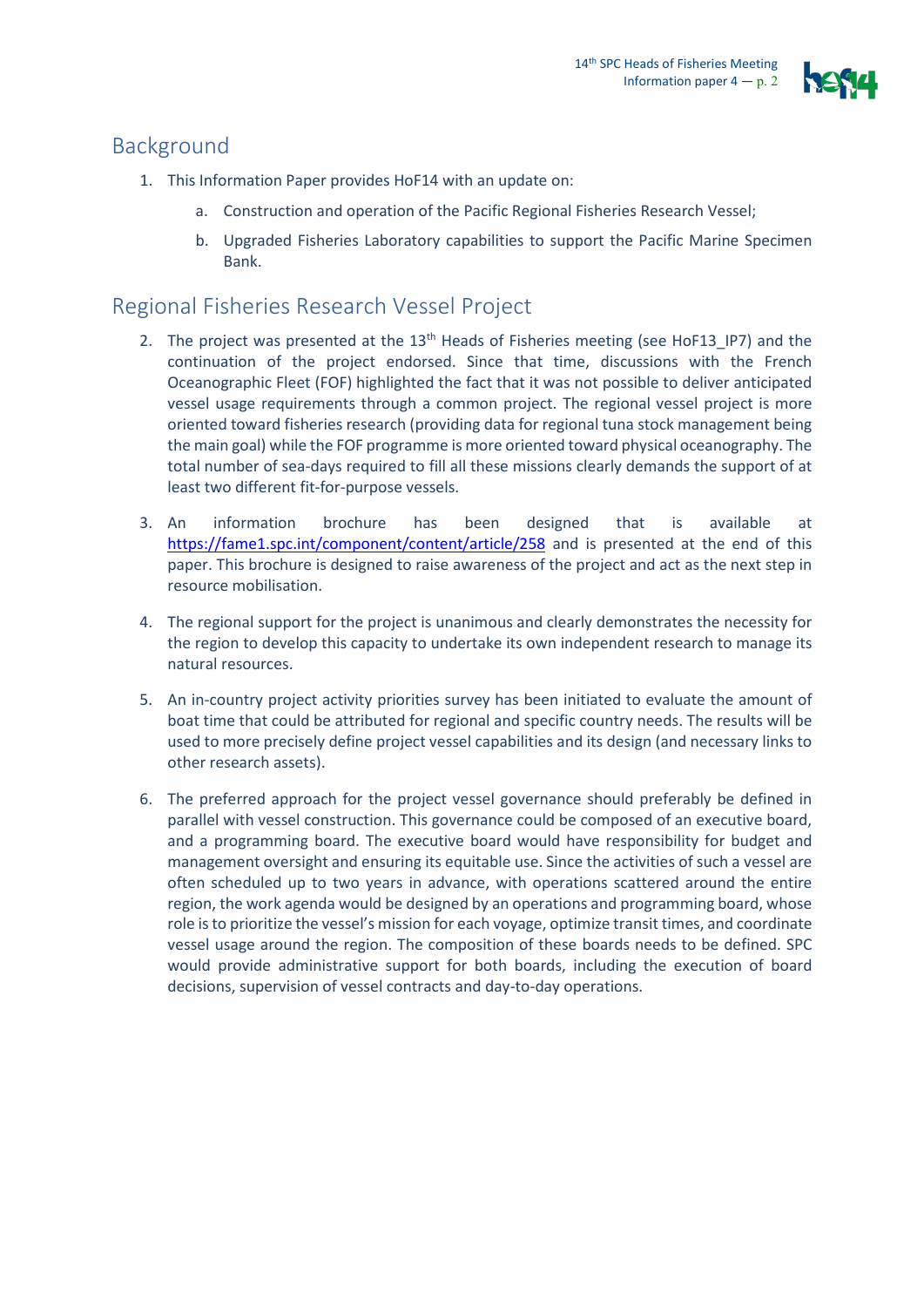

- 7. The Pacific Community Fisheries Research Vessel has the opportunity to further focus and harness attentions to the importance of ocean resources and conservation for Pacific livelihoods and culture. The construction of the vessel has the capacity to further raise awareness and engage the community in the decade of ocean science.
- 8. Two immediate tasks to further progress from concept to construction are (1) the resourcing and appointment of a project manager to facilitate the mobilisation of resources for construction and associated preparatory works; and (2) the resourcing and completion of a functionality study which will finalise the design specifications and generate the documentation for requesting proposals for construction. SPC is currently seeking donors to support these two activities.
- 9. Noting that the operational commissioning of the research vessel is unlikely to commence until 2025 at earliest, there will be a need to work with existing charter vessels to achieve FAME's work plan. This may include the need to negotiate specific arrangements that support maintenance of exiting vessels to ensure they are sea-worthy and reliable for high seas and remote deployment.

## FAME Fisheries Laboratory to support the Pacific Marine Specimen Bank

- 10. The project was presented at the  $13<sup>th</sup>$  Heads of Fisheries meeting (see HoF13, IP9) and the continuation of the project endorsed. Since that time, the preferred option has been identified and detailed design completed.
- 11. The preferred option includes:
	- a. DNA extraction laboratory;
	- b. PCR laboratory;
	- c. otolith and bioclimatology laboratory;
	- d. PMSB and tagging dry room;
	- e. enhanced cold storage;
	- f. external dirty laboratory;
	- g. out of office hours sample delivery room;
	- h. back-up power;
	- i. enhanced taxonomic reference library.
- 12. In addition to maintaining capacity within SPC for modern fisheries science the infrastructure investment will allow the Pacific Marine Specimen Bank to:
	- a. meet general requirements for the competence, impartiality and consistent operation of biobanks including quality control requirements to ensure biological material and data collections of appropriate quality;
	- b. provide laboratory facilities that meet current health and safety standards;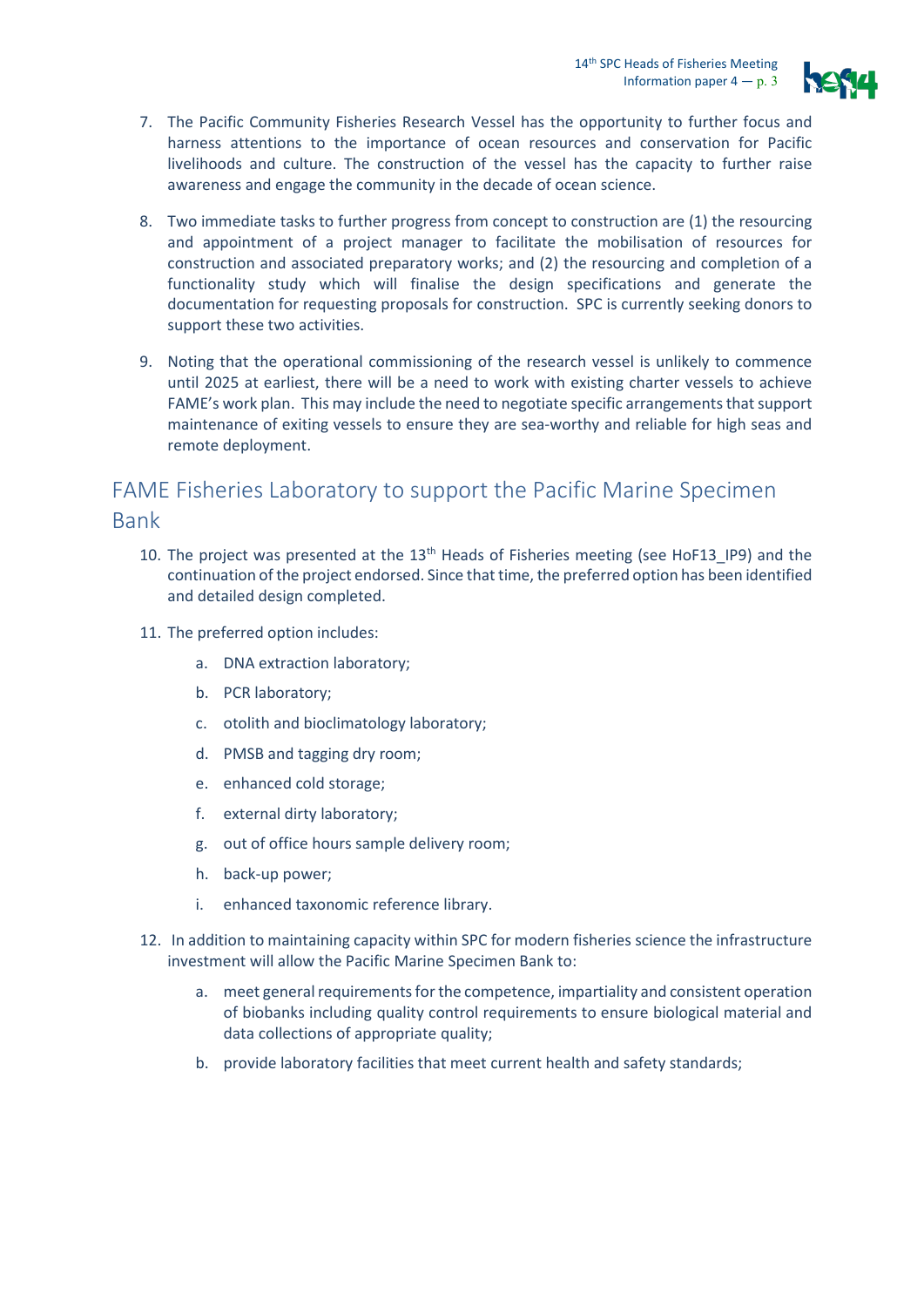

- c. provide capacity for expansion of CFAP life history and biobank analyses;
- d. provide capacity for training and internships to fisheries officers and scientists from SPC's membership.
- 13. SPC is currently seeking donors to support this infrastructure development. This infrastructure is critical for FAME to achieve the work programs of the GCF regional tuna program, WCPFC and regional stock assessment, and Mindaroo's "Building the science foundations for a Pacific approach to sustainable, evidence-based coastal fisheries management" programme.

### Conclusion

- 14. FAME and PCCOS hope that HoF14 will note the progress made to establish the research assets and infrastructure needed for SPC and its members to maintain and enhance its fisheries science and monitoring capabilities.
- 15. FAME and PCCOS encourage HoF14 participants and their associated agencies to promote the resourcing of these assets to potential donors as a priority.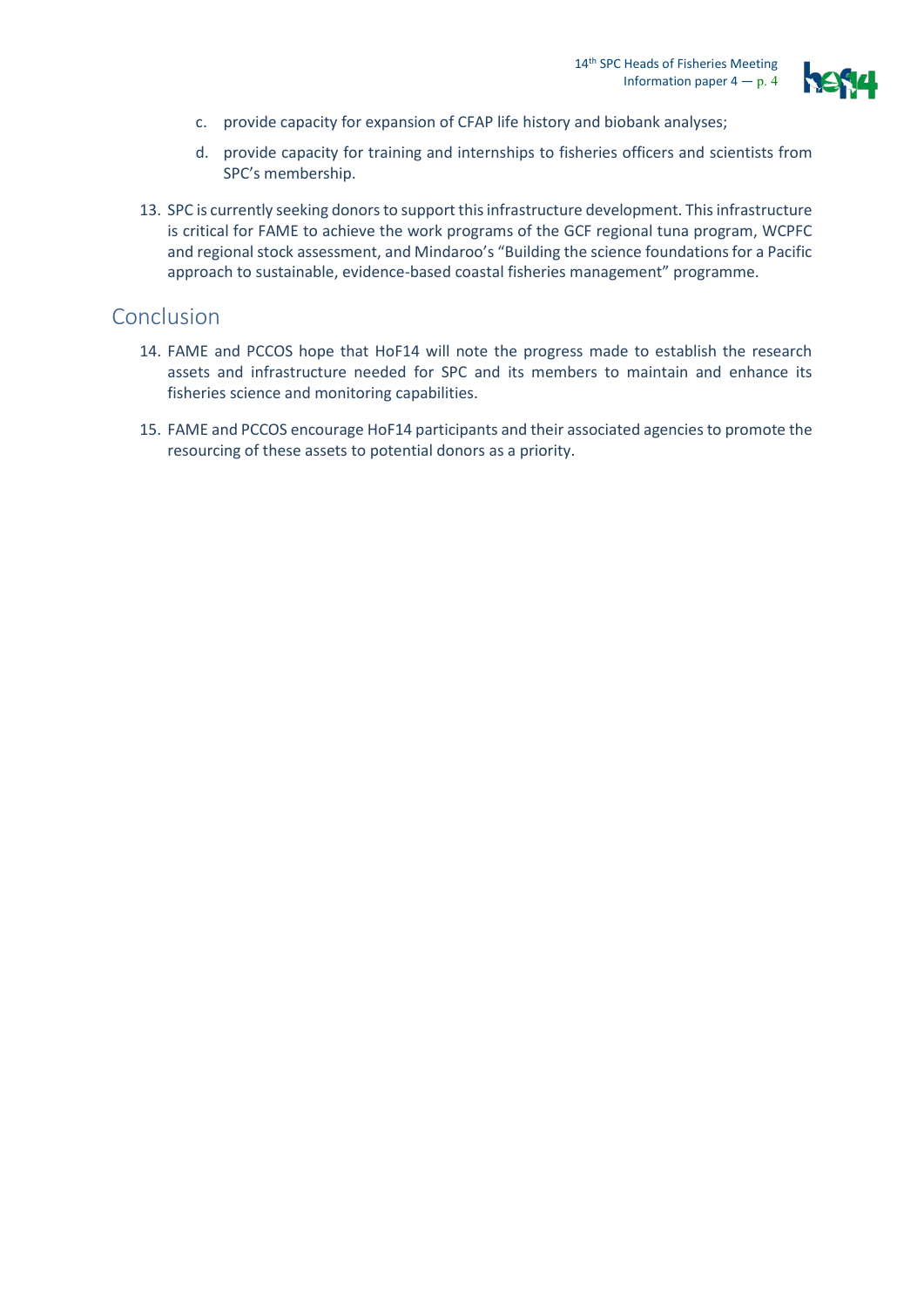### **Region, Partners and Collaborators**



To inform and preserve the Pacific Ocean, its people and resources, the region is supported by key inter-governmental organisations



**The Pacific Community** Based in Noumea, New Caledonia, SPC is an international development organisation owned by its 27 member countries and territories across the Pacific region, It mobilises scientific and technical knowledge to support 20 thematic sectors, including climate, fisheries and geosciences.

About 500 staff



**Parties to the Nauru Agreement** Based in Majuro, Marshall Islands, the Parties to the Nauru Agreement comprise FSM, PNG, Kiribati, Palau, Solomon Islands, Marshall Islands, Nauru and Tuvalu, and Tokelau. They control the world's largest sustainable tuna purse seine fishery and work to optimize economic benefits for their members.

About 9 staff



decisions about their tuna resources and their sustainable management through the WCPFC.

FFA

**SPREP** 

About 80 staff



About 100 staff

**Secretariat of the Pacific Regional Enironment Programme** Based in Apia, Samoa, is in charge of protecting and managing the environment and natural resources of the Pacific



Based in Pohnpei, Federated States of Micronesia, the WCPFC is a regional fisheries management organization in charge of ensuring, through effective management, the long-term conservation and sustainable use of highly migratory fish stocks (tunas, billfish, marlin) in the western and central Pacific Ocean. About 35 staff

**COUSP PUSP** THE UNIVERSITY OF<br>SOUTH PACIFIC The University of the South Pacific

With its main campus located in Suva, Fiji, USP is a regional university with 12 campuses accross the Pacific, providing higher education and research in the Pacific islands

**CONTACTS** 

Pamela Maru

.<br>Contary, Ministry of Mari<br>Researces Cook Islands

Eugene Pangelina

 $\circledcirc$ 

Glen Joseph

tor, Marshall Island M.

€

**Tilafono David Hunter** 

Chief Executive Officer

 $6 -$ 

Samasoni Finikaso

Weistry of

G. P. N. Baleinabuli

Penmanent Secretary<br>for Fishester, Fig.

**MARKETIN** 

Feleti Tulafono

Director, Tokelau

Denctor of Fisheries

**B** FAME Rebeller, Appenditure and Manne Soporatem: Develop **Neville SMITH** Director Fisheries Aquaculture and Marine Ecosystems (FAME) Email: nevilles@spc.int



Managed by the region for the region's needs

Managers from the region support the Pacific Research Vessel Project

Dr Manu Tupou-Roosen

Dr Tuikolongahau Halafihi

Chief Executive Offices Ministry of Fishesias, Tony

 $\odot$ 

**Dr Agnes Yeeting** 

ANSANO, Secretar

 $\mathbb C$ 

Justin Ilakini

Managing Divector<br>nal Fisheries Authori

Q

Taotasi Archie Soliai

Director

**Charleston Deiye** 

Chief Executive Office

tor-General, Pacific Islands Forum<br>fex Agency (FFA), Solomon Island

The interest for us here in the Pacific is ensuring that

- Intermediate the series of the Pather of the future we can<br>continue to benefit from these resources, SPC's tuna<br>tagging programme is critical in our understanding of

"We are supportive of building-up human<br>capacity and in platforms that support suc

work to ensure ownership of research data and<br>outcomes are also attributed to the Small Islands<br>and Development States including national and<br>engines and organisations."

The proposed research weakle is a critical state of<br>the region to continue to collect fathery independent<br>information to an<br>assay the states affect the region of the state than stocks, which<br>are discussed in the state and

We see that this research you af is critical in collecting

faheries independent data and information to<br>improve our knowledge on our tuna faheries

Ivelhood and food security.

"We welcome this initiative and take oride in this

project as it will be owned and operated by the region

 $\% a the region at uggles with impact a of climate change theory, as a smooth platform will play an all too important role in capacity building for the region?$ 

stack which supports our economic develop

% declicated research vessel, owned and ope our own regional organization SPC, is now a nece

d research vessel is a critical asset or

n and Central Pacific tuna fisheries

BP D5 98848 Nouméa Cedex New Caledonia Phone: +687 26 20 00 spc@spc.int - www.spc.int



Dr Jérôme AUCAN Head-Pacific Community Centre for Ocean Sciences (PCCOS) Email: jeromea@spc.int

 $\label{prop:main} \begin{array}{c} \text{``The proposed Pacific induction and} \\ \text{conargusophic measure would be a critical answer for the region to evaluate the equivalence that can calculate the same value of the variables.} \end{array}$ 

rarch to manage its natur

don related to tuna

"A Pacific fisheries and oca mearch vessel is a critical asset for the regi<br>to build its capacity to understand its own

"Kiribati support the significance for the region in<br>having its own vessel to conduct faheries work and

and other fisheries."

"A flaberies and oceanographic research vessel is a<br>critical asset for the region to build its capacity to

its natural resources."

undertake its own independent research to many

 $\label{prop:main}$  The vessel can also support research for other stocks<br> such as bottomfals deep snappen that are also culturally and economically important to American Samoa and<br>other south Pacific countries."

% regional fisheries research vessel owned and ope

by the Pacific bland countries and territories will give us<br>the capacity to conduct our much needed independent



#### 14th SPC Heads of Fisheries Meeting Information paper  $4 - p$ , 5